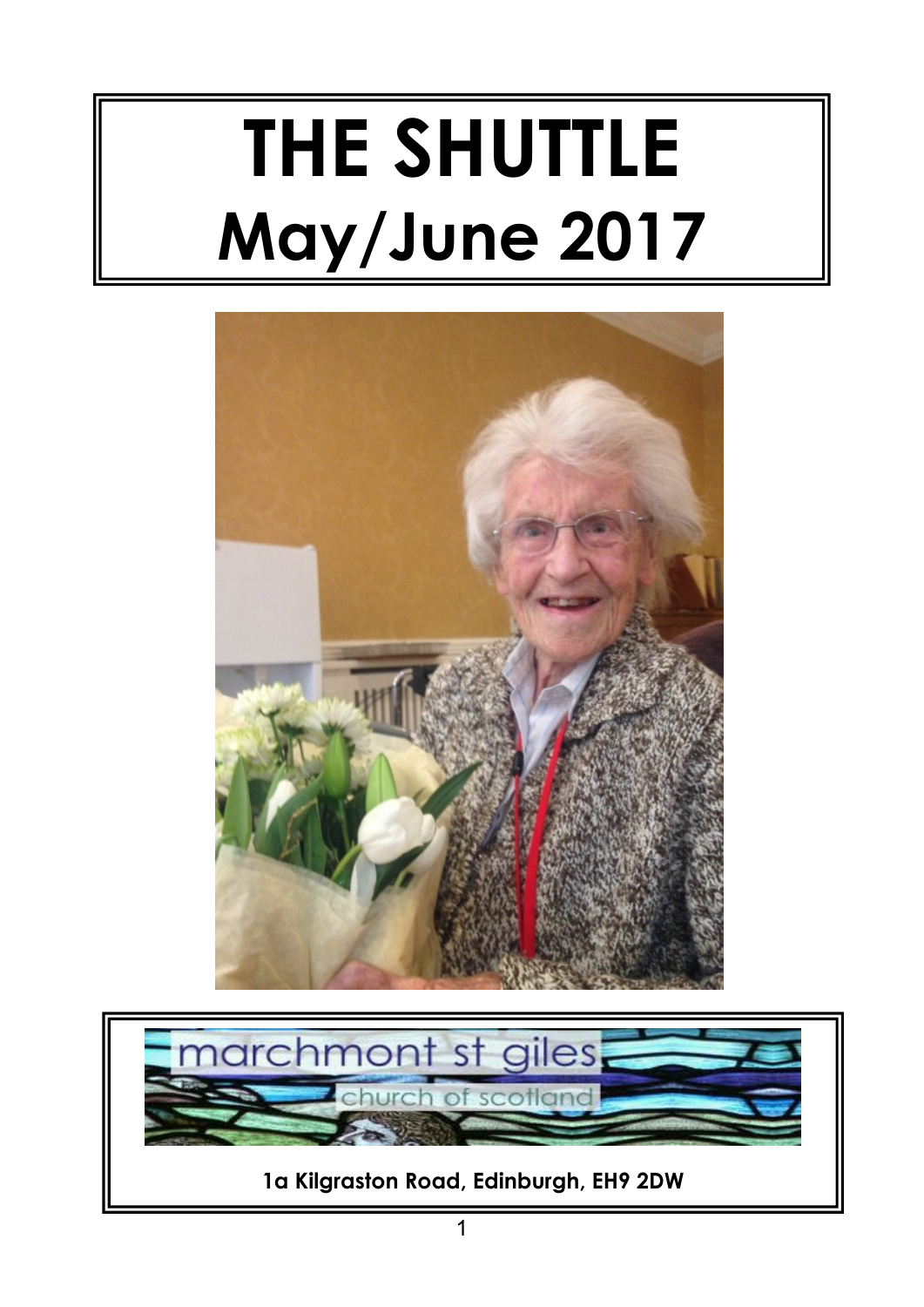#### **Meeting Matters**

#### **Every Saturday**

 10 - 12pm Morning Coffee - until 24th June **Every Tuesday**

10.00 Prayers & Reflection South Transept

#### **May**

|      | 14 09.50 | <b>Family Service</b>                                 |
|------|----------|-------------------------------------------------------|
|      | 10.30    | Christian Aid Dedication Service                      |
|      |          | House-to-House Collection begins                      |
|      | 21 09.50 | <b>Family Service</b>                                 |
|      | 10.30    | <b>Morning Service</b>                                |
|      | 21 1.00  | Heart & Soul in West Princes Street Gardens           |
| 24   |          | <b>NO Butterflies Plus</b>                            |
|      | 28 09.50 | <b>Family Service</b>                                 |
|      | 10.30    | Morning Service - Katherine Taylor                    |
| June |          |                                                       |
| 4    | 09.50    | <b>Family Service</b>                                 |
|      | 10.30    | All ages Service                                      |
|      |          | Video Team in to film                                 |
|      |          | All items for the Summer issue of the Shuttle need to |
|      |          | be in the hands of the Editors.                       |

12 7.30 Kirk Session - **note** new date

#### **Front Page**

Mrs Margaret Kinnaird on the occasion of her 100th Birthday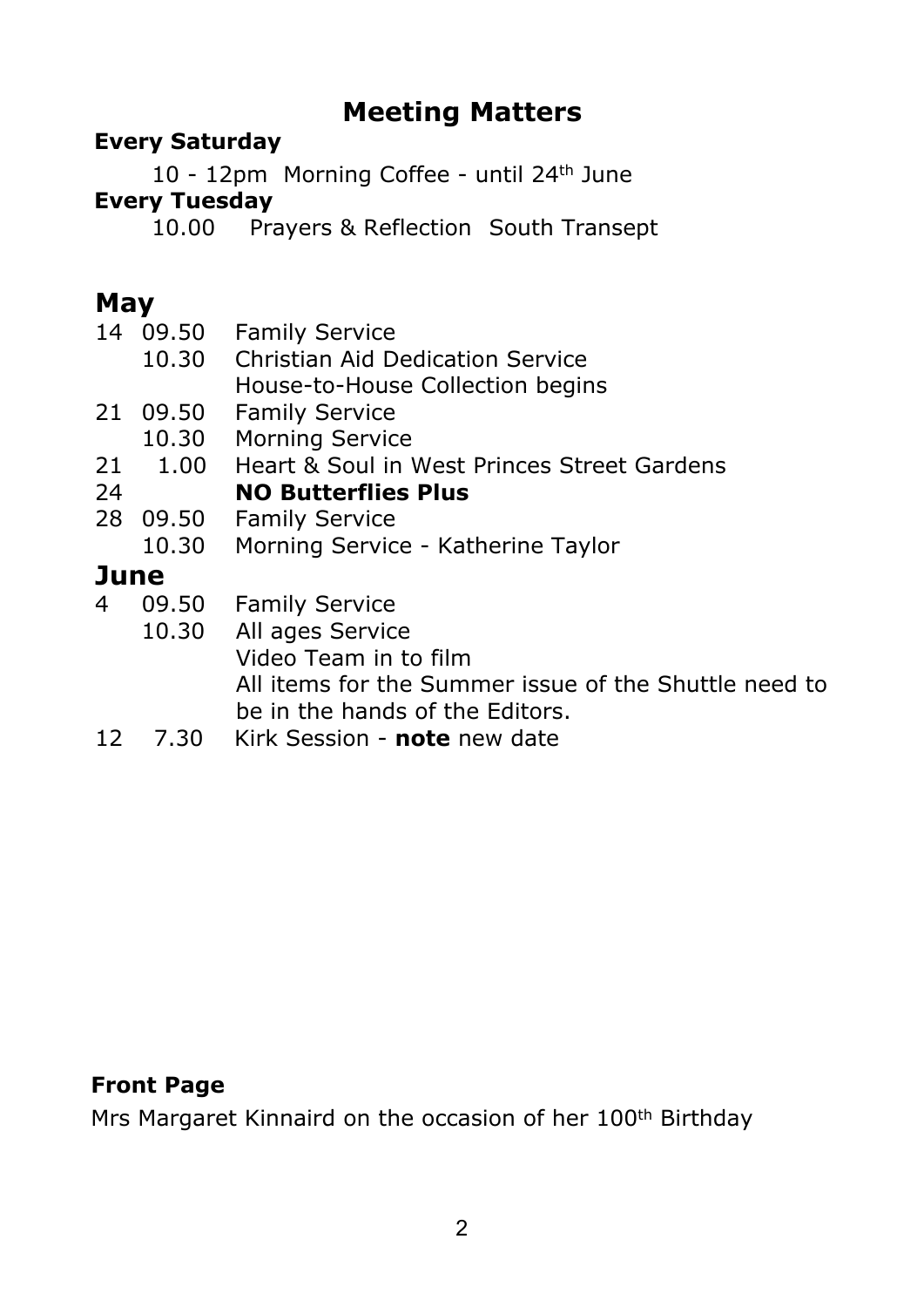# **Reflections**

*"Be shepherds of God's flock which is under your care, watching over them, not because you must, but because you are willing, as God wants you to be." 1 Peter 5:2*

On 9th April I stood in the National War Memorial and led a service to remember the Battle of Arras and all the Scots who stood on that battlefield that day. There were more Scots there than had stood on the field of Waterloo and 7 times more than had been at Bannockburn. It was the biggest battle which the Scots had been involved in, during the First World War.

The casualties were enormous. Over 4000 British, Canadian, Australian and New Zealanders died each and every day of the battle; 1000 more casualties than each day at the Somme. While we don't recognise Arras in the same way now as then, it was the 39 days which defined the fighting spirit both of Canada and Scotland and affected each and every community in Scotland. Not one village or city was left unscathed, as the death toll mounted.

On 16th May which is the last day of the battle, I will conduct a short service at the Wallace Monument, with a poppy drop from the top of the tower to remember the 18,000 Scots who died in those 39 days.

I was deeply moved to stand in April with the families of men who had died at Arras and to think about the way events shape and colour a nation. These families shared stories of the struggle of their grandmothers and parents after the battle, to come to terms and to live in the aftermath of Arras.

It is the same with the things we experience in life, which may not be as life shattering or altering as the death of a father. Lives change and, not only the choices we make but what we are left with, takes us on different paths and experiences. Scotland is a land full of people who have, through change and renewal, made this rich and diverse country what it is today. Today more than ever, this country needs people of faith to be examples of good living; where everyone is valued and cared for, and no one is left behind.

We are in the grip of those who would adopt extreme positions and, as a broad church, it has always been our calling, to speak out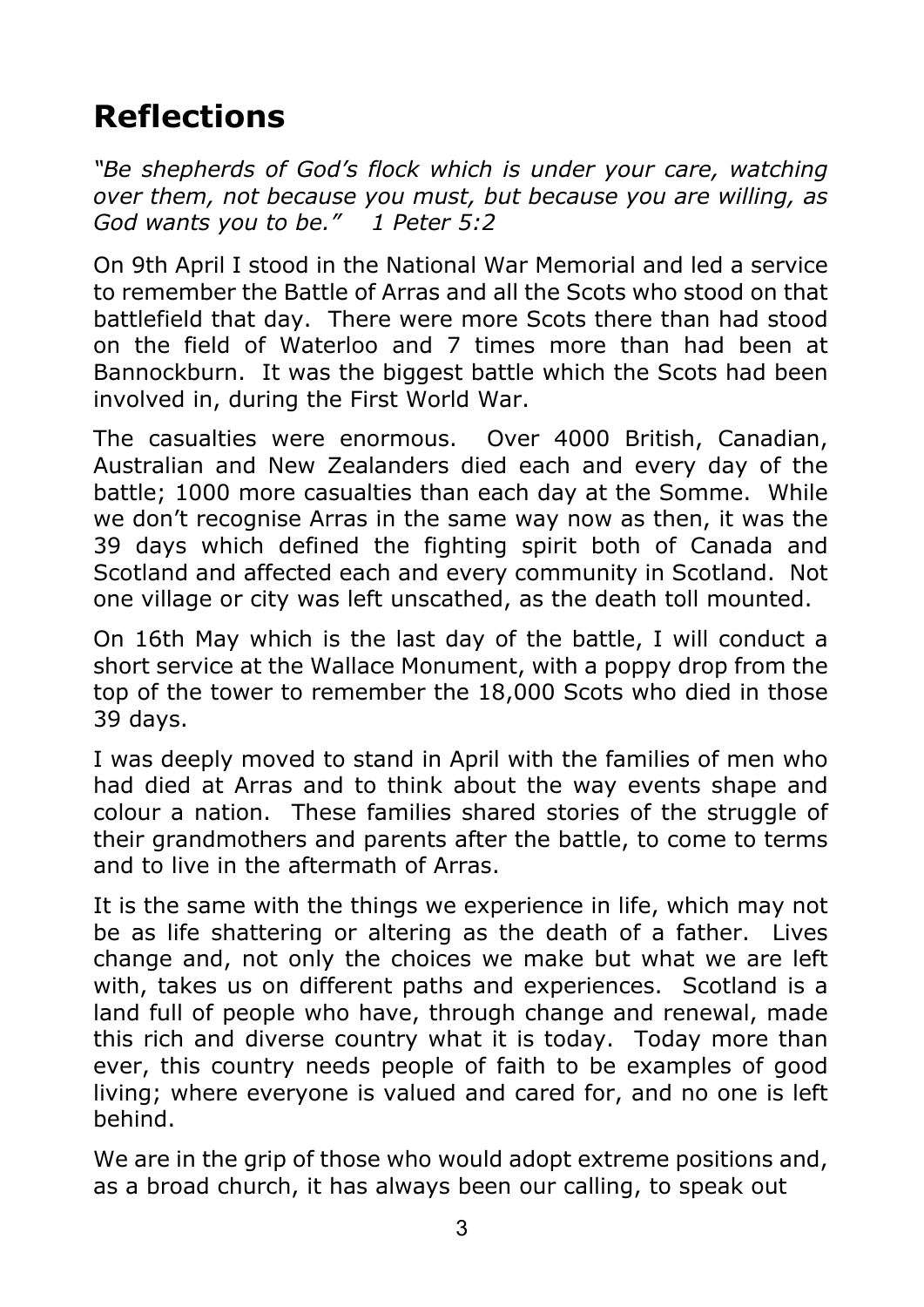against extremism of many kinds, down through our history and to remind people who we have responsibility for in every part of Scotland, that building bridges is always better than erecting fortresses to keep whichever ideal we want to hold, pure.

More than ever we are called to show our care for this parish and to encourage people to move closer together and to seek mutual understanding of what is best for each and every one of us.

France voted last week and showed that the kind of extremism that was on offer has no place in a modern democracy. The opportunity to vote is a privilege and not something which should be taken lightly. As we host a polling station, pray for those who work on that day; who vote and who place their lives and qualities before the electorate for judgment as to whether they are the people we want to represent us in the Westminster Parliament in this momentous time in our history.

Karen K Campbell

#### **COULD YOU SPARE AN HOUR ON A SATURDAY?**

Do you ever wonder who sets up the church for services on a Sunday morning? No? Well that person could be you!

We need another two or three volunteers to help set up the church on a Saturday and although it does not take long there is some shifting of furniture required. It can also be done at a time to suit you.

We are very grateful to Jan for doing it most weeks but it would be great if we could have a small team who we can call on to do this job.

If you are interested in doing this, them please contact the Minister.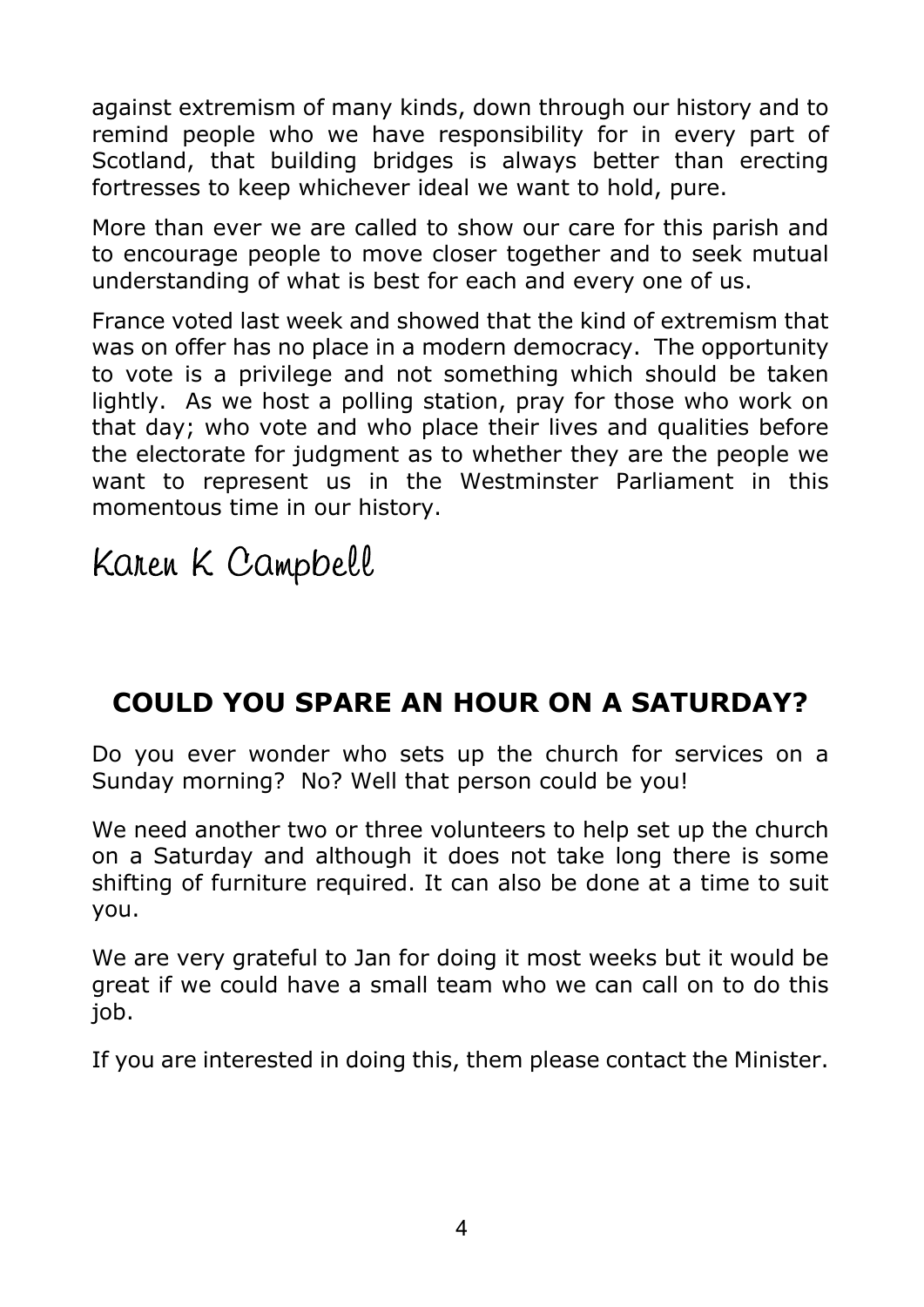Congratulations

On Sunday 7th May we celebrated 15 years of Karen's induction as our minister. A basket of flowers and some of her favourite chocolates were presented to her by the Session Clerk and the children.

Below is a transcript of the presentation:

"Ladies and Gentlemen, Boys and Girls ,

Before we depart and reflect on the messages from today's service I have one more important piece of information to bring to your attention. It was not possible to include it in the Order of Service as that is written in advance by the Minister, and it is Karen I want to talk about just now.

Karen was ordained at St Giles' Cathedral, and then answered the call to Marchmont St Giles' and was inducted on 1 May 2002.

Under her guidance and leadership we have:

- expanded our worship; for example midweek services and prayers, Sunday school, kids club, and she was instrumental in the appointment of a family and children's worker, whom you all know in Bettina.

- expanded our outreach; as a forthright supporter of our church centre we welcome and provide comfort to many people at all stages of their lives

- we have an exciting future ahead of us as we look forward

to developing the church and centre for modern requirements and Karen is at the forefront driving that change.

So today is our opportunity to say thank you to Karen for leading us during the last 15 years and we hope you will stay for many years to come.

Thank you Karen."

Ian Moss, Session Clerk

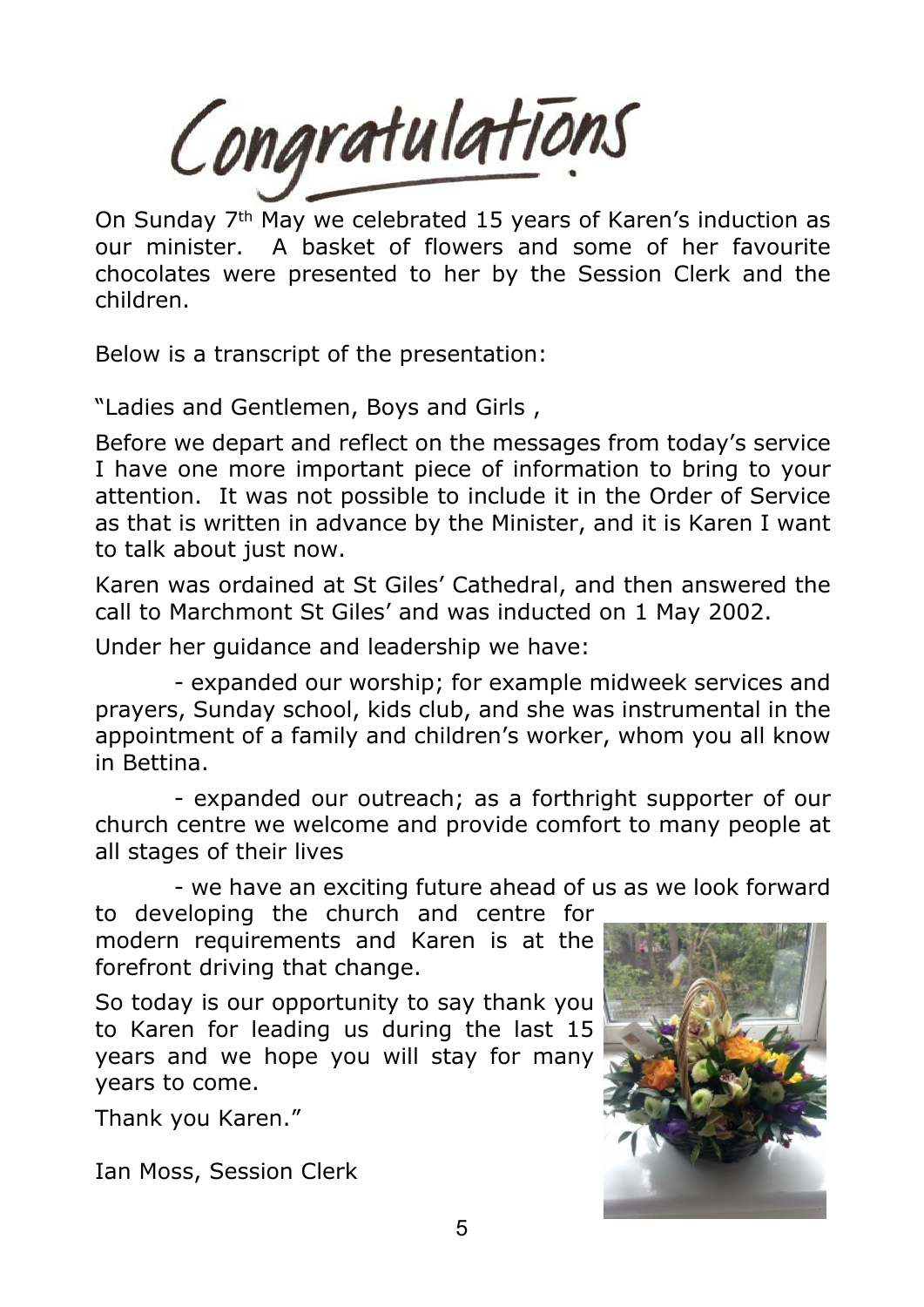#### **Family Focus May / June 2017**

*' Ask and you will receive'* Matthew 7:7



 Junior Church is spending the next few weeks exploring prayer.

 We started with the Lords' Prayer and learning some actions that help us remember it. We have also chosen a song, 'Bring it all to me' by Fischy music, to use each week that will help us focus. We hope to share these with the Sunday morning congregation too.

Prayer can be something that we discover, get in a habit with, drift from and re- connect with in various times and phases throughout life, but it can be hard to describe or get started. The assurance that we can talk to God anywhere, anytime (quietly in private, noisily together, regularly, one word 'arrow' prayers, longer talking aloud to God or joyful silence) can be hard to grasp if we learned a certain prayer a certain way. I hope that our children can know this assurance and, by trying out different prompts and styles of prayer, can feel able to pray anytime, anywhere.



Over the weeks we will be making prayer boxes that the children can pop notes, names or pictures in to prompt prayers. We have thought about 'STOP' (Sorry, Thank you, Others, Please) which can be remembered on our fingers. We will also be remembering that when we pray as individuals we can be joining many other people in prayer too. Whether that be the rest of the congregation

on a Sunday morning, the adults that meet for Reflective Prayers on a Tuesday morning (10-10.30am in the side- chapel following

the Church of Scotland prayer handbook, all welcome), people that leave a prayer request in the Prayer Book (on the table in the Centre for anyone to use) or people somewhere else in the world.

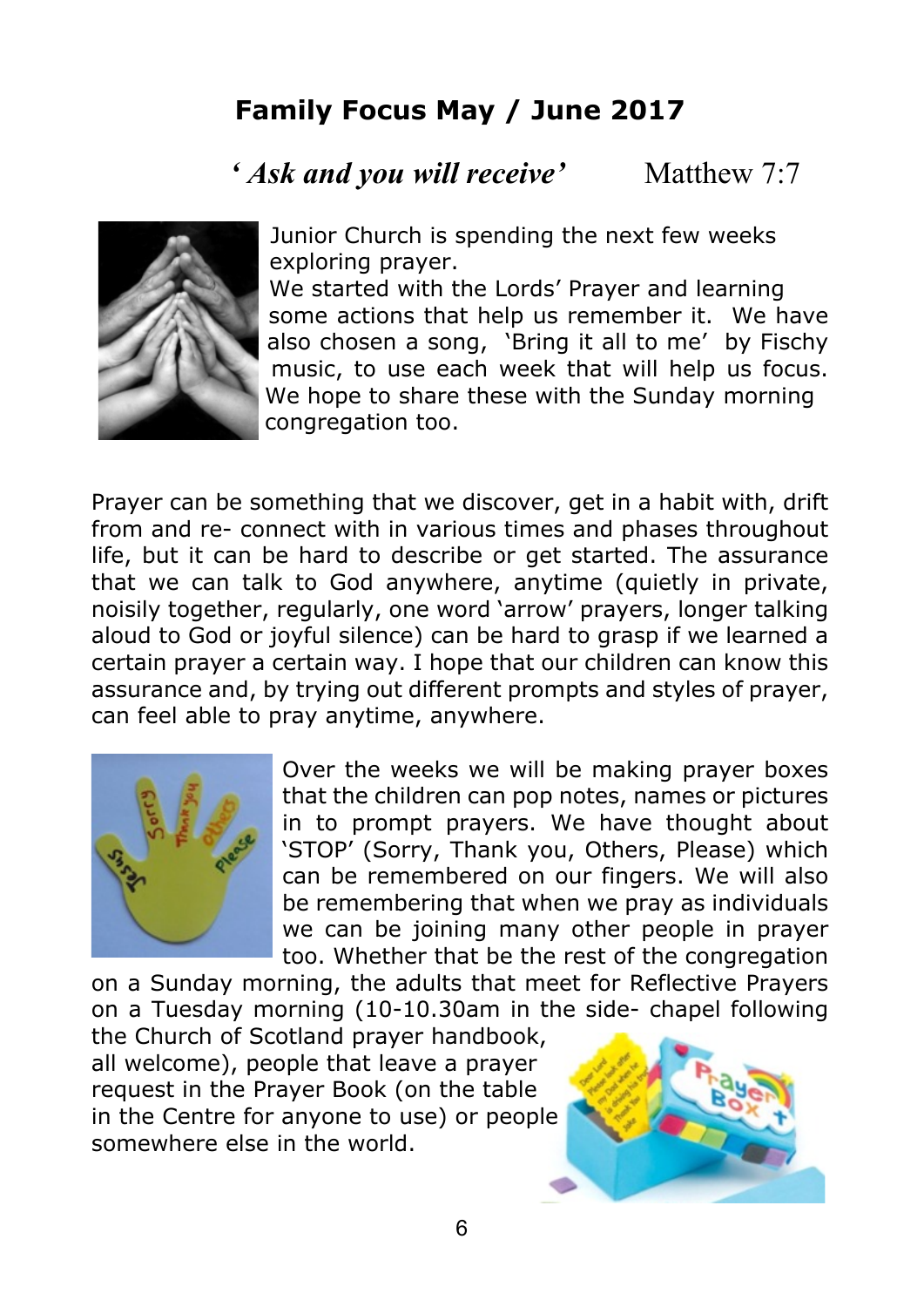Family & Children Prayer pointers for May / June

- Children and Families in our congregation and community
- Leaders be raised up for the Church to meet the needs of its children & young people
- Young people and students of all ages sitting exams or meeting deadlines
- *-* Pentecost Service at Marchmont St Giles, 4th June 2017

#### *Bettina*

#### PROMISES! PROMISES!

An exciting evening for these young Beavers of the 44<sup>th</sup> Braid Marchmont Group as they make their promises.



The District Commissioner, David Colley, was in attendance with Barry Hughes who put the Beavers through their paces.

The District Commissioner and Barry would be delighted if any member (male or female) of Marchmont St Giles' would like to assist with this growing and enthusiastic group who meet on a Wednesday evening at 6pm at Marchmont St Giles'.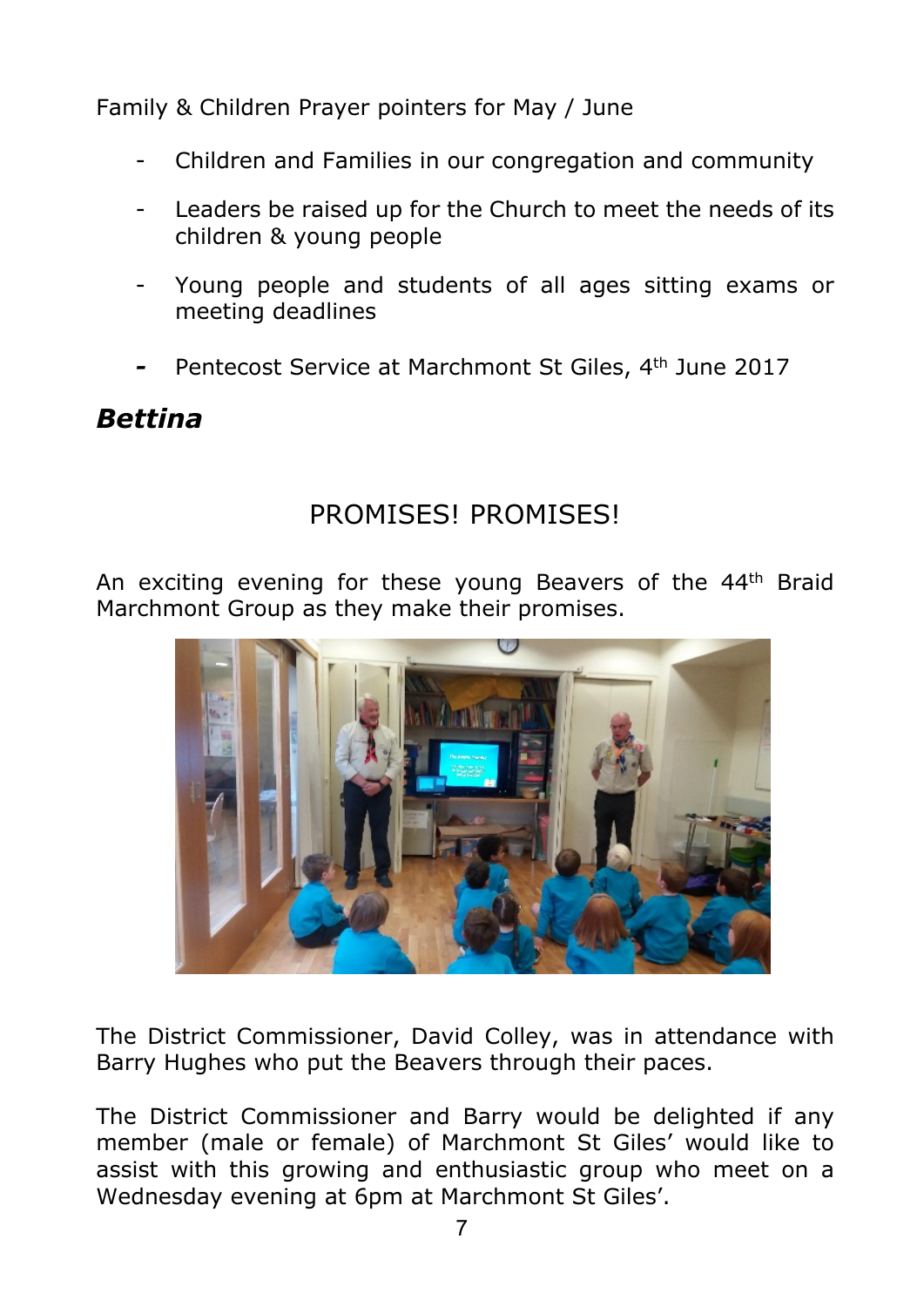### **CHURCH FAMILY & PARISH NEWS**



A very happy 100th birthday to Margaret Kinnaird who celebrated this special birthday on the 16th April with family and friends. She is our cover girl for this month's issue.

Congratulations to Rosemary (Rosie) Hyde and Blaine Gordon John Keneally on the occasion of their marriage on the 8th April 2017 at Marchmont St Giles'. The weather was so idyllic that the whole Wedding Party enjoyed Prosecco and Canapes on the front lawn.

Congratulations to Emma Rachel Elizabeth Agnew and William Kenneth Mackay Baldry on the occasion of their marriage on the 29th April 2017 at Coulston Stables. Their Order of Service contained some excellent advice for a happy marriage " Never shout at each other, unless the house is on fire".

Congratulations to Alex Staniforth, partner to Nicci who works in the cafe, on being elected as a Councillor for the Green Party in the recent local elections. (See Guild page)



Come along to a "Grand night for singing", an evening of music and song to celebrate the arrival of summer, performed by the chorus of the Edinburgh Gilbert & Sullivan Society, including our own Charles and Anne Laing, with full orchestra on Saturday 27th May at 7.30 at the Queen's Hall. Tickets available from QH box office

#### **We give thanks for the life and service of** :



John Dickson, a resident of St Raphael's, who died on the 1st April 2017.

Jean Campbell, a member of the congregation and lately resident of Chamberlain Nursing Home, who died on the 14th April 2017.

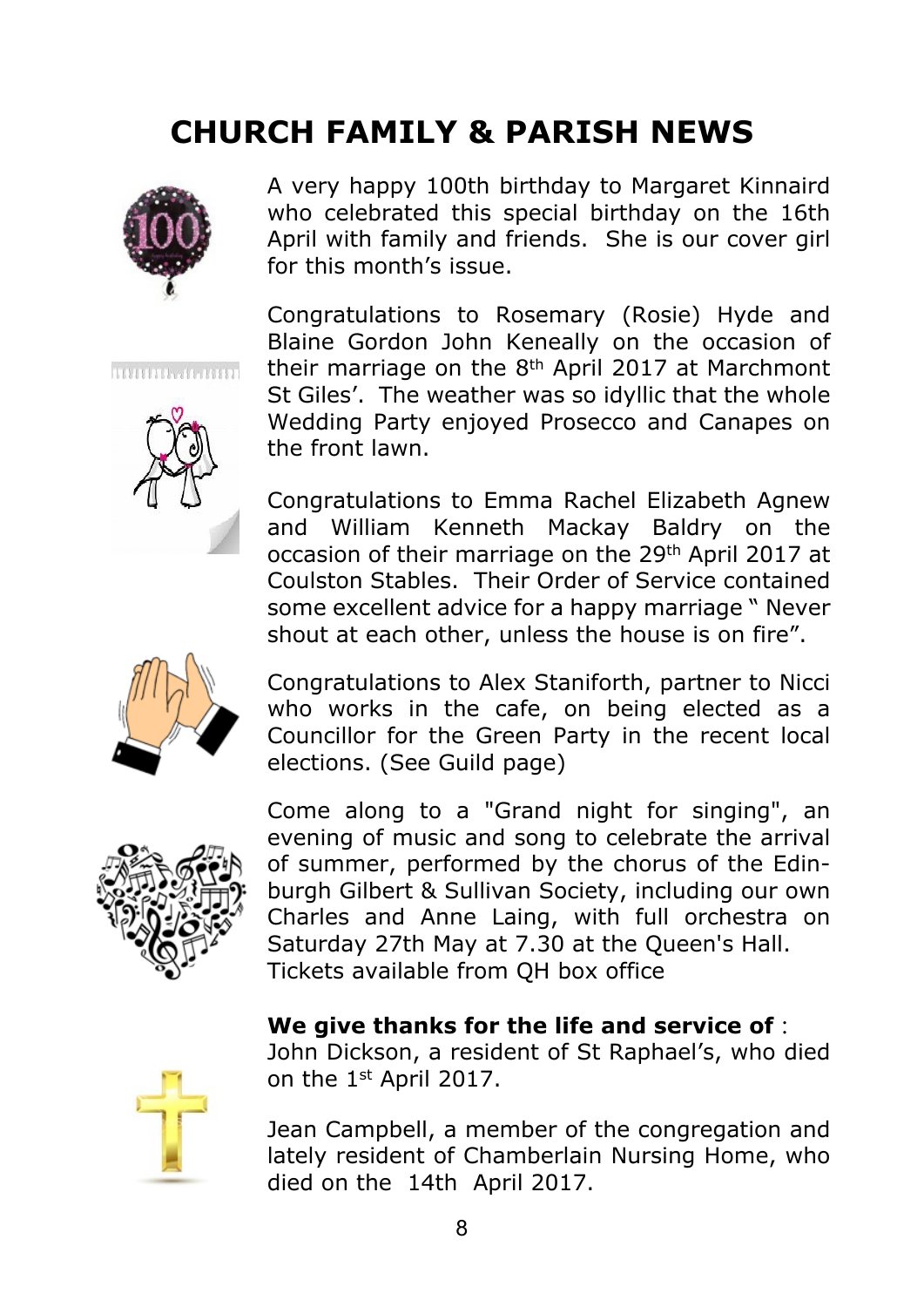# AROUND THE AISLES

**Butterflies Plus** will not be available on the 24<sup>th</sup> May due to the commitments of Butterflies during the General Assembly week.

**Elections -** once again Marchmont St Giles' will be used as a polling station for the General Election on the 8th June.

**Flowers** We are delighted to announce that we have 2 new Flower Convenors (see back page) and from September onwards the rota of arrangers will be printed in the Shuttle. This will allow donors to see who is arranging their flowers and discuss any particular requests with them directly and arrangers can organise a swap if their allocated dates are not convenient.

**Thanks** to all who answered Anne Laing's appeal for Chile and donated knitted items, to those who donated books for the Christian Aid Book Sale at Morningside and dried food items etc for Richmond Craigmillar. Keep the items for Richmond Craigmillar coming - they are so appreciated.



#### **Free to a good home**

 These chairs are available free of charge to a good home. They are in need of some TLC and need recovered. Please contact the office if you are interested.

**Easter Services** - Thanks to all who helped and attended the Easter Services. They were very meaningful and helped prepare us for Easter day.

All the children had a very busy time preparing and making their crafts and enjoying an Easter Egg Hunt.

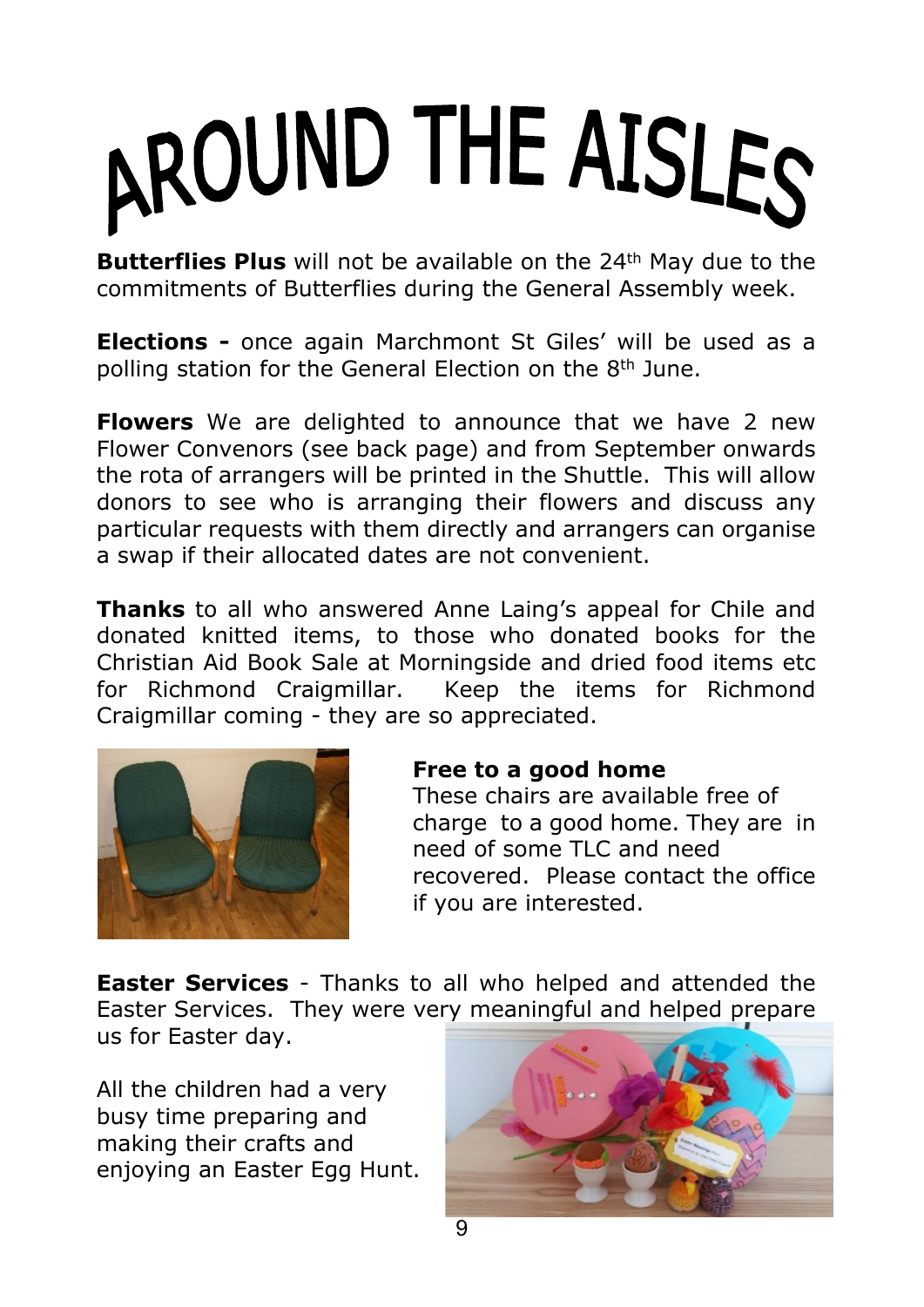#### **Help us show what makes Marchmont St Giles so special!**

We are creating a video to showcase the role of "Marchmont St Giles' at the Heart of the Community" to support our fundraising campaign. The video will play an important role in winning the support of donors such as trusts and foundations by showcasing how we support different groups through our Church and the Church Centre.

The video crew, a very polite and friendly bunch, will come along to film the children's service and some of our activities on Sunday 4th June. After the service has ended, they will film in the cafe and then we would like to gather together as many members of the congregation as possible on the church steps to make a shout out to support Marchmont St Giles at midday. We'd love to have as many people possible from the congregation represented, so please do stay and get involved.

We fully appreciate that not everyone likes to be filmed, and there is no obligation to participate. We will have permission slips on the day to sign if you are happy to be featured. We very much hope to have a big section of the congregation involved to help make the video as big a success as possible.

If you have any questions, please contact Sonja Mitchell on 07771 695 372 or sonjamitchell1@gmail.com

#### **PROGRESS ON PLANNING APPLICATION**

After informative meetings with representatives of CARTA and then Ian Riddell, our appointed architect, the final reports are being prepared to enable us to apply for Planning Permission with Ecclesiastical Exemption.

An application has been made to Edinburgh City council for permission to remove two diseased rowan trees at the South gate.

Meetings are being arranged with various consultants in order to ensure we take advantage of all the expertise available to us.

We now await formal approval from the General Trustees.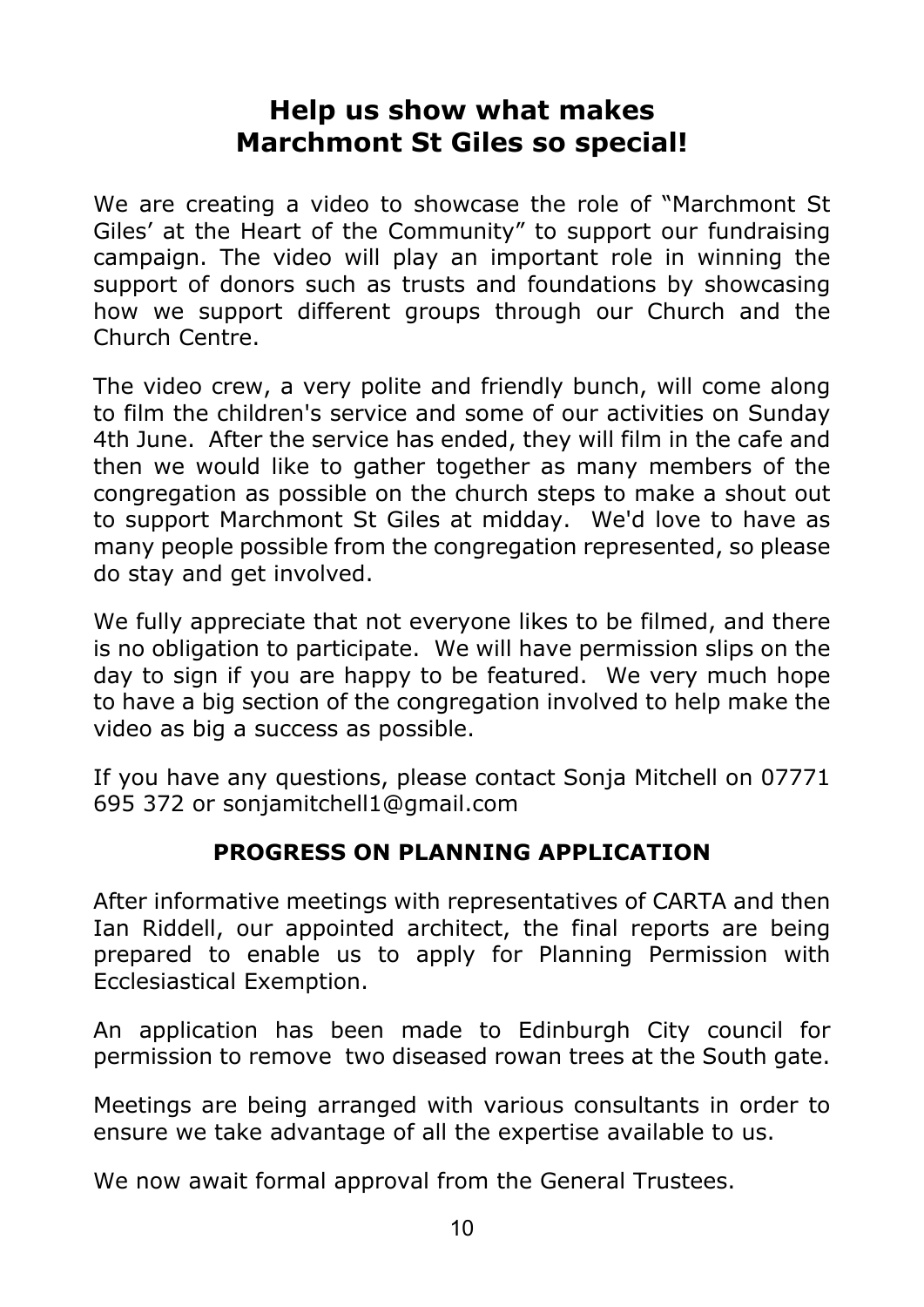#### **GENERAL ASSEMBLY 2017**

The Church of Scotland will hold its annual General Assembly from 20-26 May 2017 at the General Assembly Hall on the Mound in Edinburgh. More than 730 commissioners from congregations across Scotland and beyond will come together to take part in the event, a unique mix of debate, tradition and worship.

Over the course of the week they will be joined by more than 150 people from associated partners and other organisations who work with the Church. The public gallery is open each day for any members of the public who are interested in observing the proceedings.

First held in 1560, the General Assembly is the Kirk's highest court, made up of commissioners who are generally ministers, elders and deacons, as well as youth representatives and around 40 international emissaries from partner churches around the globe. The General Assembly considers reports from each of the Church's councils, discusses issues of national and international importance, and makes decisions that help set the Church of Scotland's direction for the coming years.

Decisions made at the General Assembly can have an historic and long-standing impact on the future of the national Church. However, the Church of Scotland values thoughtful, well considered decision making, and seeks consensus whenever possible, so contentious issues are usually debated for several years before a final resolution is reached.

The theme for this year's General Assembly and Heart and Soul is 'Word of Life'; a rich, multi-layered theme that invites each one of us, whether we are at the heart of faith or on the fringes of faith, to think about what, for us, those words might be: hope, welcome, peace, mercy, kindness, love and so many more. Whilst the words will adapt and change throughout our life journey of faith, they will



 help us understand and give texture to the focus of our faith, Jesus of Nazareth, the embodiment of 'Word of Life'.

 ( The "Blue Book" contains all the reports for Commissioners.)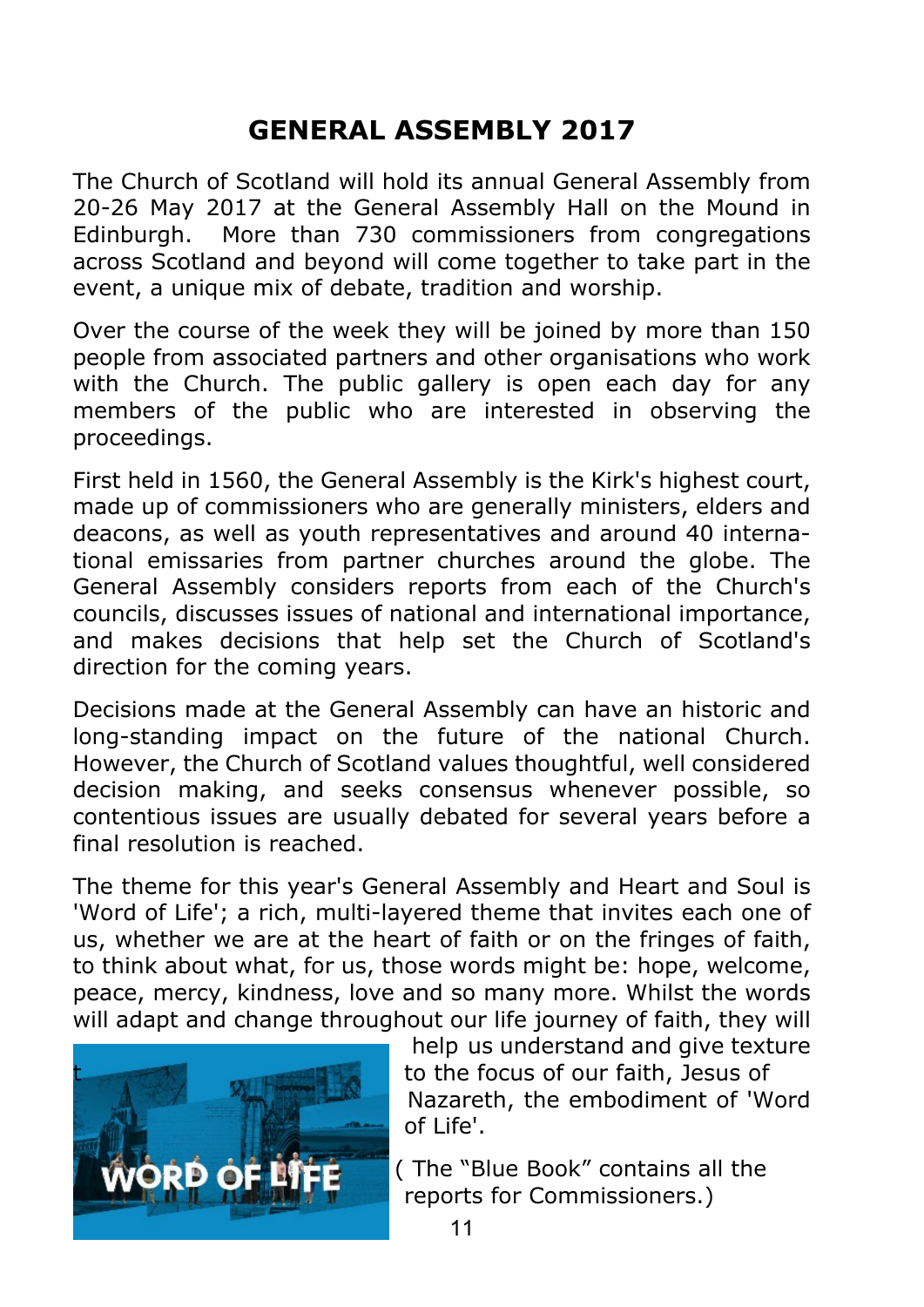#### **FORTH BRIDGE ABSEIL TO RAISE FUNDS FOR CROSSREACH**

For many involved in the life of the Church of Scotland, the weekend after the closing of the General Assembly is a day of restorative relaxation (or lying in a darkened room!)

But a group of key figures who are retiring or completing their service with the Church will this year swap the sofa for safety gear – and a 150 ft abseil down the iconic Forth Bridge, joining a team of staff and supporters to raise money for the Children and Family Services of CrossReach, the social care arm of the Church.

The Principal Clerk of the General Assembly of the Church of Scotland and former Moderator, the Very Rev Dr John Chalmers said he was tempted by the thrill of sailing down the side of the iconic 127-year-old rail bridge (for a second time!) on Sunday May 28, just after the Assembly closes.

He has been joined in the CrossReach team of staff and supporters by the outgoing Moderator, the Rt Rev Dr Russell Barr and the retiring chief executive of CrossReach, Peter Bailey.

Dr Chalmers, who also retires from his post at the end of the Assembly, says: "This is the last day after my last General Assembly as Principal Clerk and I need something to replace the thrill of the debate!

"I also care passionately about the work that CrossReach is doing in Christ's name across the whole of Scotland and I'd be thrilled if you would support our team with a donation."



#### **Donations for the team can be made at:**

 **www.justgiving.com/fundraising/John-Chalmers3**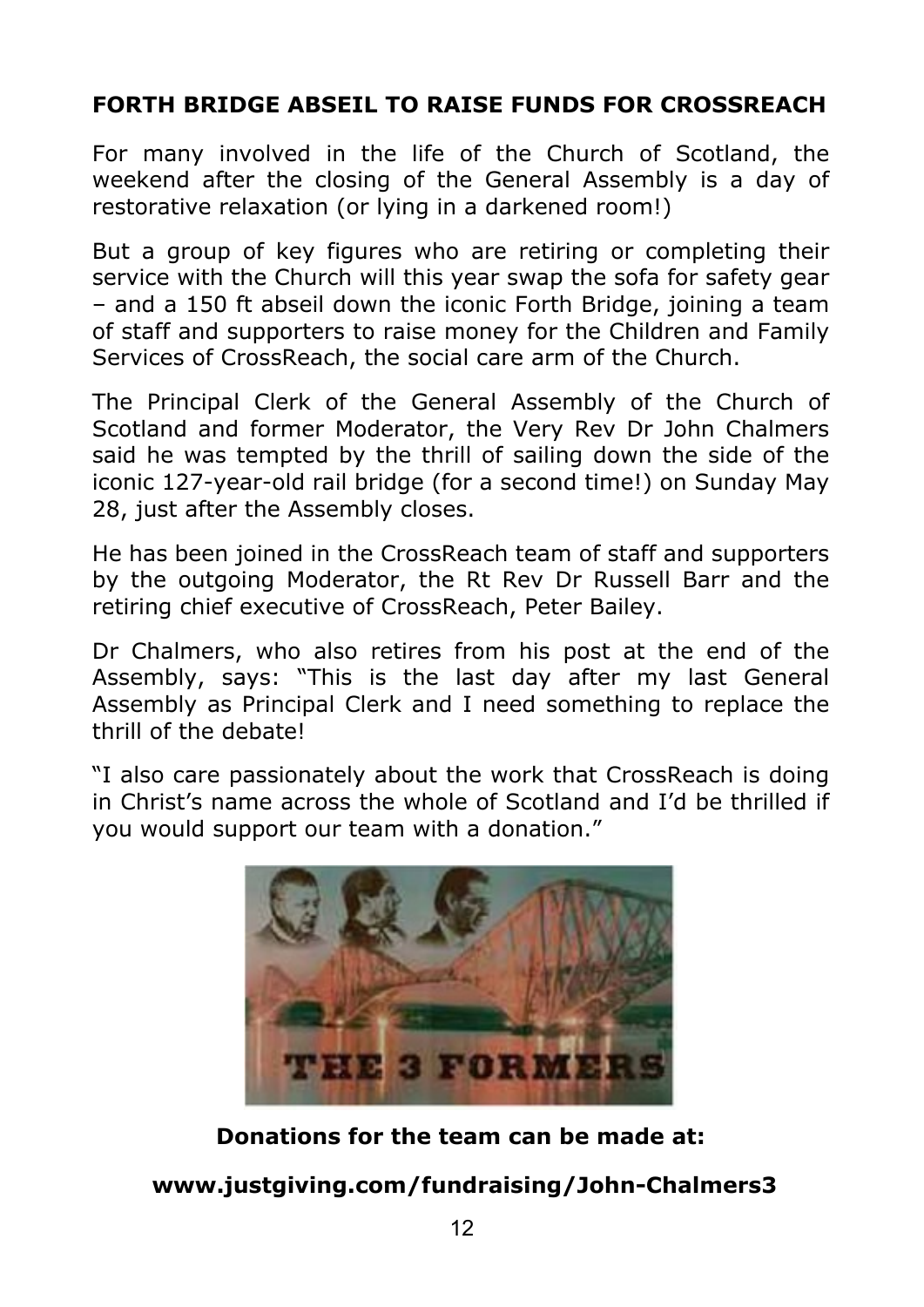#### **Guild Roundup for Session 2016-2017**

At our Business Meeting, we had the novel experience of welcoming a new member to the committee - Ann McGhie has volunteered to step in as Treasurer, giving Joan Smith a welcome break from worrying about the Guild's money, which she has been doing for 11 years!



Thank you so much, Ann, and Joan - thank you for all your hard work, and for staying on as a committee member. From the accounts, it seems eggciting to mention that our income was boosted by £157 for the sale of Easter chickens; thanks to all who knitted, to all who bought, and to all who consumed.

This year it was agreed to allocate for donations a grand total of £1895. £500 was set aside for each of the two Guild projects which we are supporting this year, Caring for Mother Earth in Bolivia, the project which is providing solar ovens, preventing deforestation and giving women time to do other things than collecting firewood; and Care for the Family's project, Let's stick Together, aiming to support new mums and dads in the early years of parenthood.

Smaller amounts were reserved for other good causes represented by various speakers throughout the year - Médicins sans Frontières, Open Doors (which supports persecuted Christians all over the world), and Rosslyn Chapel. Donations were also made to Marchmont St Giles' Church funds, and to others who have helped the Guild during the year.

As we expect to raise more money before the end of June from the Saturday Morning Coffees, the meeting agreed to give the committee permission to increase some of the sums already allocated. More news later.

So many thanks go to all who support the Saturday Morning Coffees; this is much appreciated, and vital in allowing the Guild raise awareness of projects and give donations in all these different directions.

After our Business Meeting we had a lively visit from Alex Staniforth, who shared with us a most enlightening and entertaining walk down the Royal Mile. Since then, after the May 4th election, Alex has become a Councillor for Craigentinny and Duddingston - congratulations from Guild members!

We wish every one an enjoyable summer, but hope to welcome many of you to the Saturday Morning Coffees which continue till June 24th, so do drop in!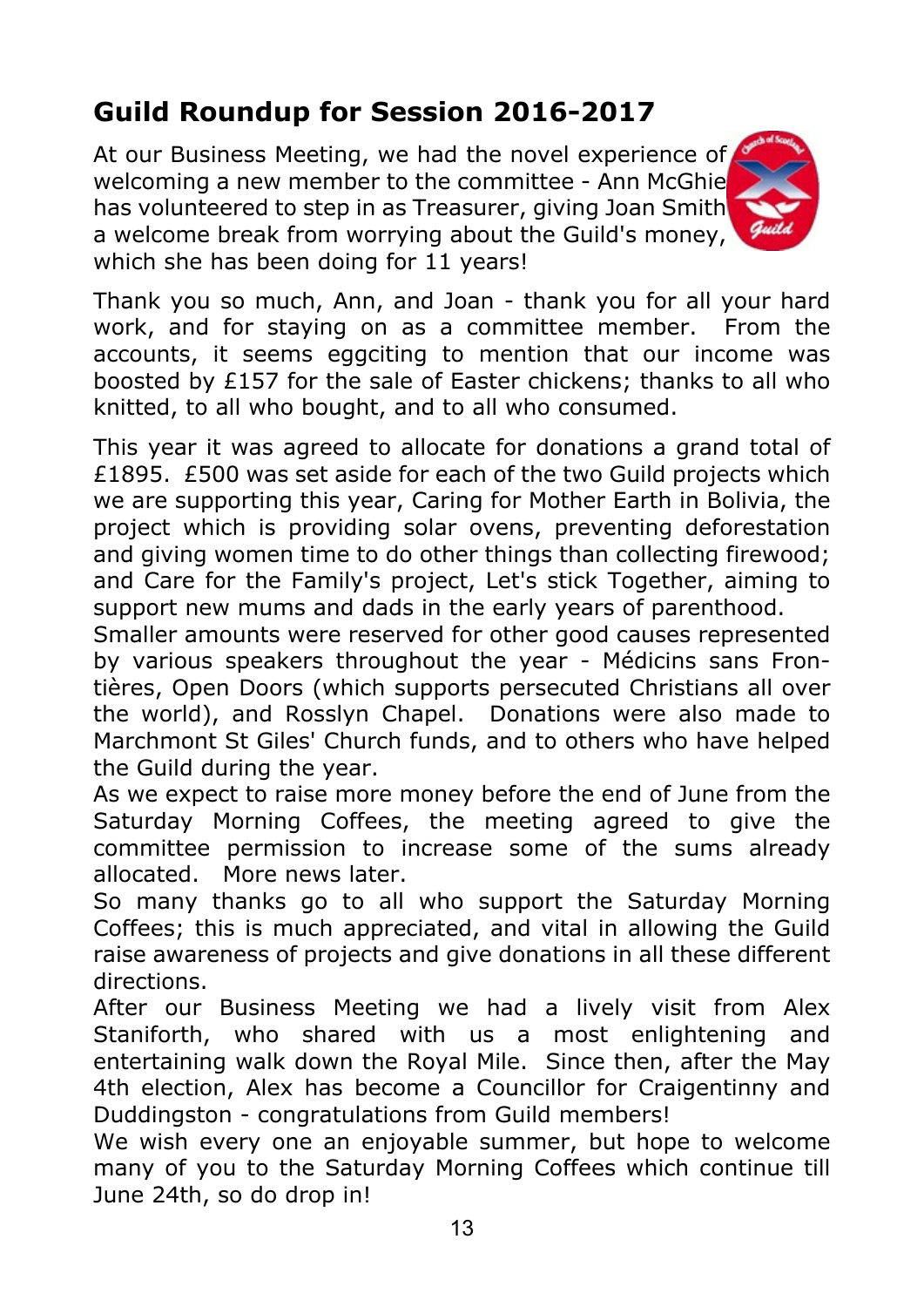

Scottish Love in Action have launched the **Hoof it to Hyderabad Challenge** and it is now open for registration.

Help SLA to virtually walk the 5000 miles, 8000km or 12,106,000 steps from Scotland to Hyderabad in India and raise money for their GIRLS' LIVES MATTER Appeal.

During the month of June 2017 SLA hopes you will walk, run or cycle a minimum of 10km or 15,133 steps which will contribute towards their aim to walk the equivalent distance from Scotland to Hyderabad.

The joy of this is that it is up to you on how you want to challenge yourself, there is no set date or set place; you set the place, the distance and the pace and have the chance to exercise that Fitbit. Every step counts, every step gets us a step closer.

Visit the Hoof it to Hyderabad Challenge information page on the SLA website at www.sla-india.org to find out more and to register. Registration costs only £5, don't wait until June, sign up now!

Win two flights to India

All participants will be entered into a prize draw and one lucky winner will receive two return flights to India generously donated by Virgin Atlantic.

On Easter Monday Irvine Welsh, a long-standing ambassador for SLA, kicked off our Challenge by walking the first mile of our 5,000 mile target down the Royal Mile from Edinburgh Castle to Holyrood Palace accompanied by young SLA supporters.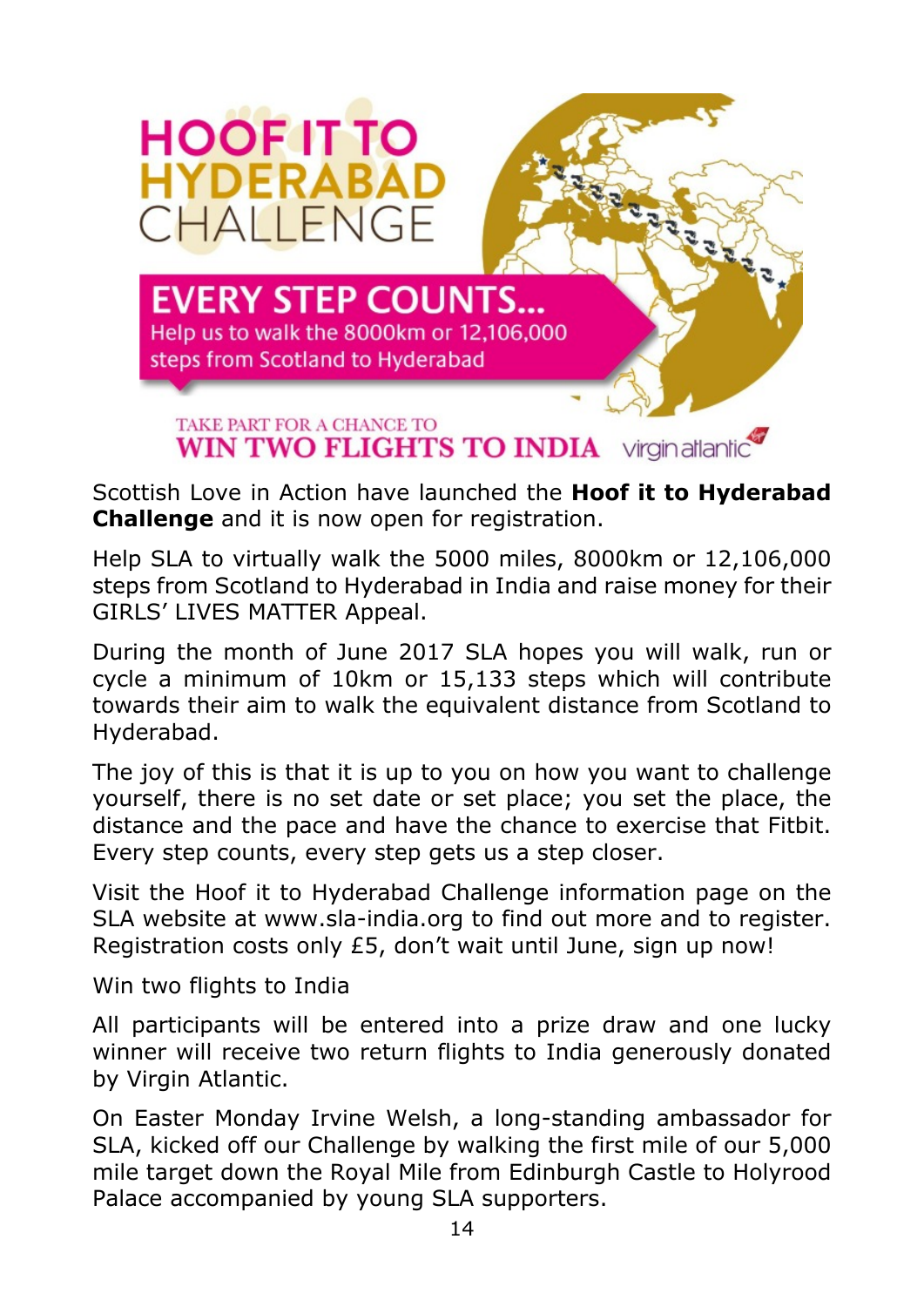# **And finally…….**

Sitting on the side of the highway waiting to catch speeding drivers, a State Police Officer sees a car puttering along at 22 MPH.

He thinks to himself, "This driver is just as dangerous as a speeder!" So he turns on his lights and pulls the driver over. Approaching the car, he notices that there are five old ladies — two in the front seat and three in the back – eyes wide and white as ghosts. The driver, obviously confused, says to him, "Officer, I don't understand, I was doing exactly the speed limit! What seems to be the problem?"

"Ma'am," the officer replies, "You weren't speeding, but you should know that driving slower than the speed limit can also be a danger to other drivers."

"Slower than the speed limit?" she asked. No sir, I was doing the speed limit exactly… Twenty-Two miles an hour!" the old woman says a bit proudly. The State Police officer, trying to contain a chuckle explains to her that "22" was the route number, not the speed limit. A bit embarrassed, the woman grinned and thanked the officer for pointing out her error.

"But before I let you go, Ma'am, I have to ask… Is everyone in this car ok? These women seem awfully shaken and they haven't muttered a single peep this whole time." the officer asks.

"Oh, they'll be alright in a minute Officer. We just got off Route 119."